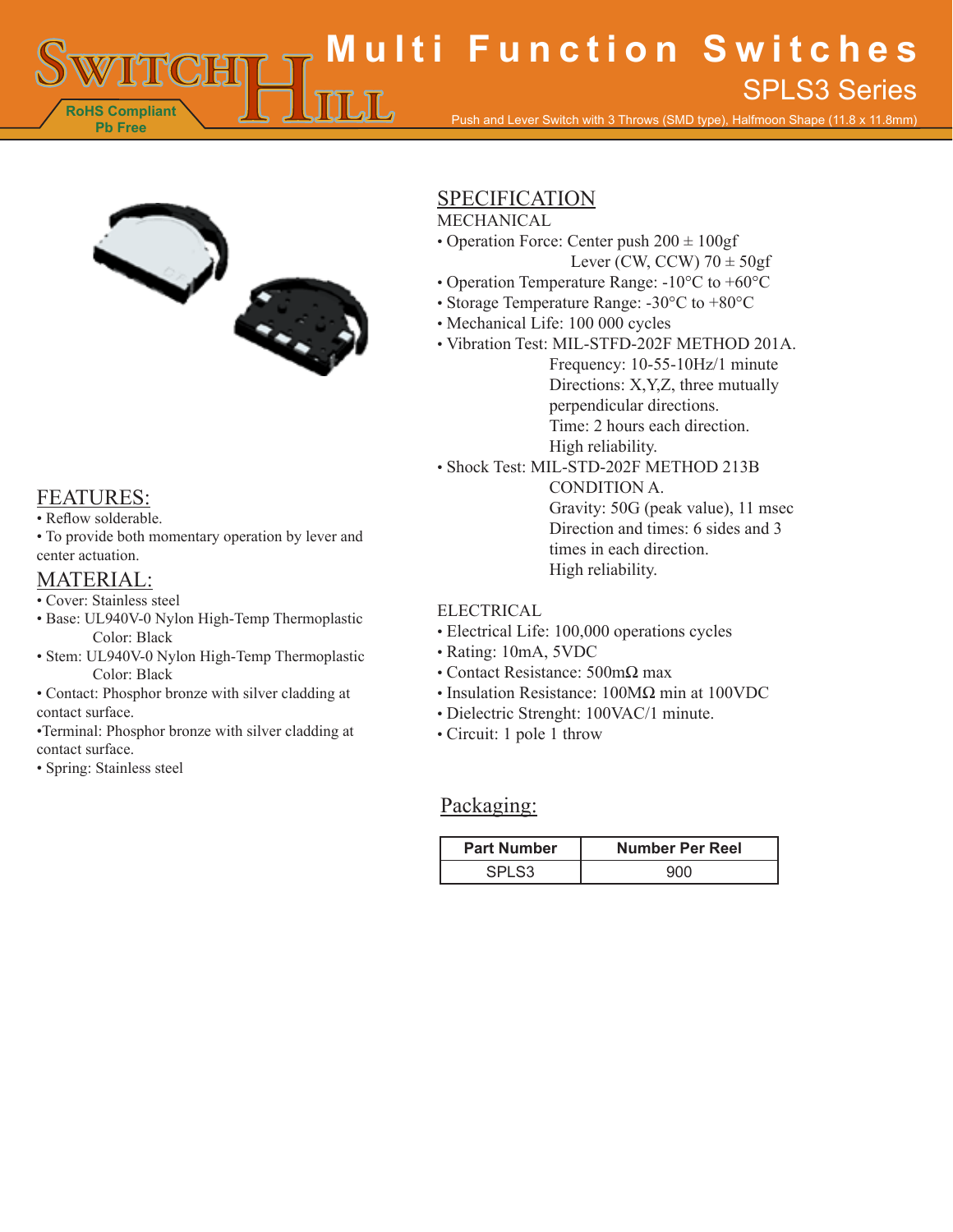#### **Multi Function Switches** SPLS3 Series $\coprod$ **RoHS Compliant** Push and Lever Switch with 3 Throws (SMD type), Halfmoon Shape (11.8 x 11.8mm) **Pb Free**

 $1.80[.071]$ 

 $0.75$ [.030]

4.10

 $161$ 

S 039

.95

 $\frac{24}{116}$ 

SPLS3-AC-R





12.40[.488]  $\circledcirc$  $\frac{1}{4}$ 9.20[.362]  $\frac{70}{067}$  $\overline{)08}$  $20$  $.00$ [.197]  $\overline{\mathbb{Z}}$  and  $\overline{\mathbb{Z}}$  $[.185]$ 4.70  $2 - 01.10$  hole  $[$ Ø.043 hole]  $.90[.075]$ P.C.B. LAYOUT  $3.10$ [.122]  $6.90[.272]$ 

CIRCUIT DIAGRAM (PUSH BUTTOM)



SPLS3-BC-R